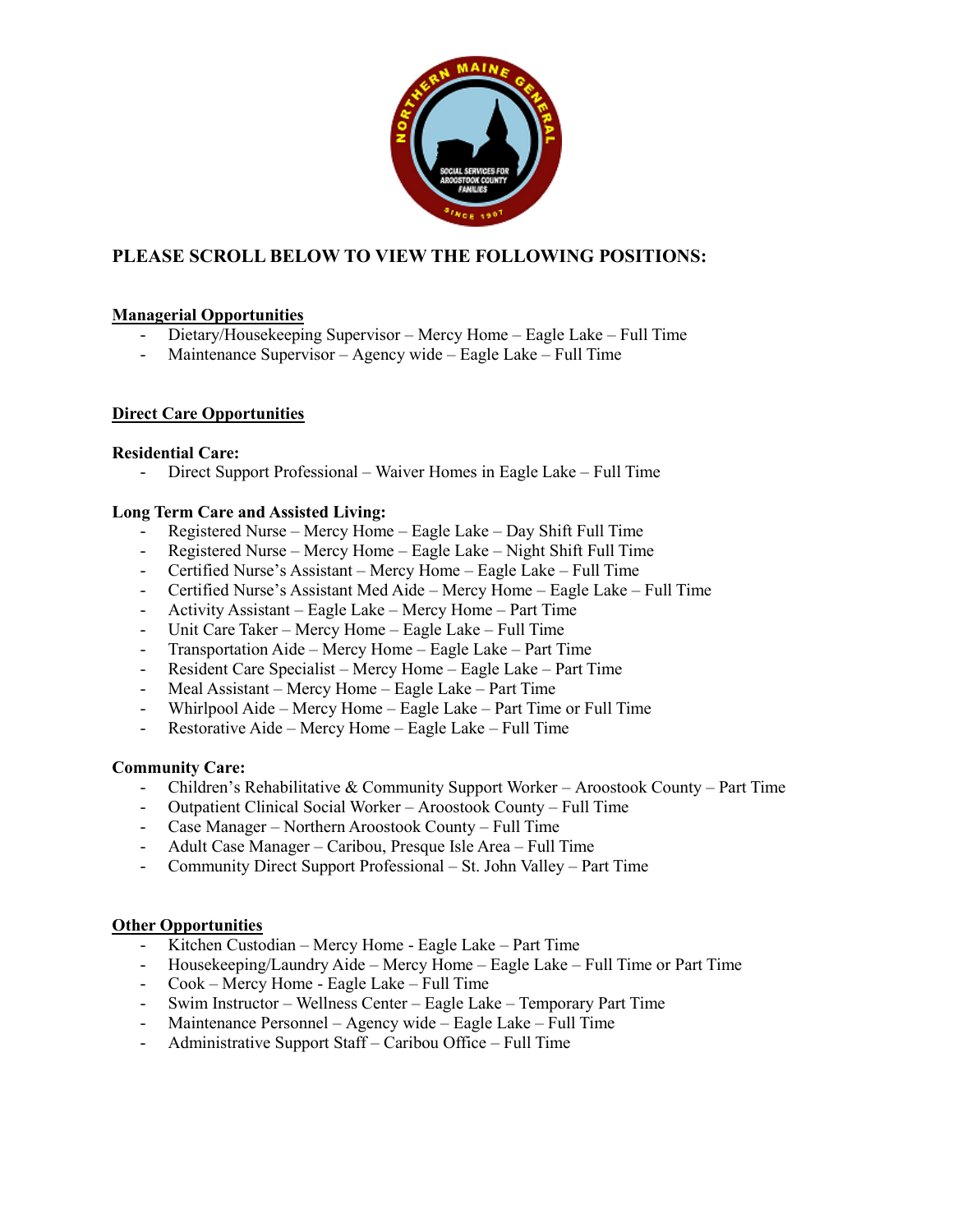

**Position: Dietary/Housekeeping Supervisor Division: Mercy Home Type: Full Time**

Northern Maine General is seeking a Dietary/Housekeeping Supervisor to work in our Mercy Home in Eagle Lake. This person would supervise all nursing home kitchen, housekeeping, and laundry routines, tasks, and employees. Candidate must be able to perform on-call cooking and cleaning duties if necessary. Candidate must be organized and a self-starter. Candidate must be certified in ServSafe, or willing to become certified upon hire, and eventually become a Certified Dietary Manager. General supervisory experience and cooking experience is preferred, but not necessary. All training will be provided.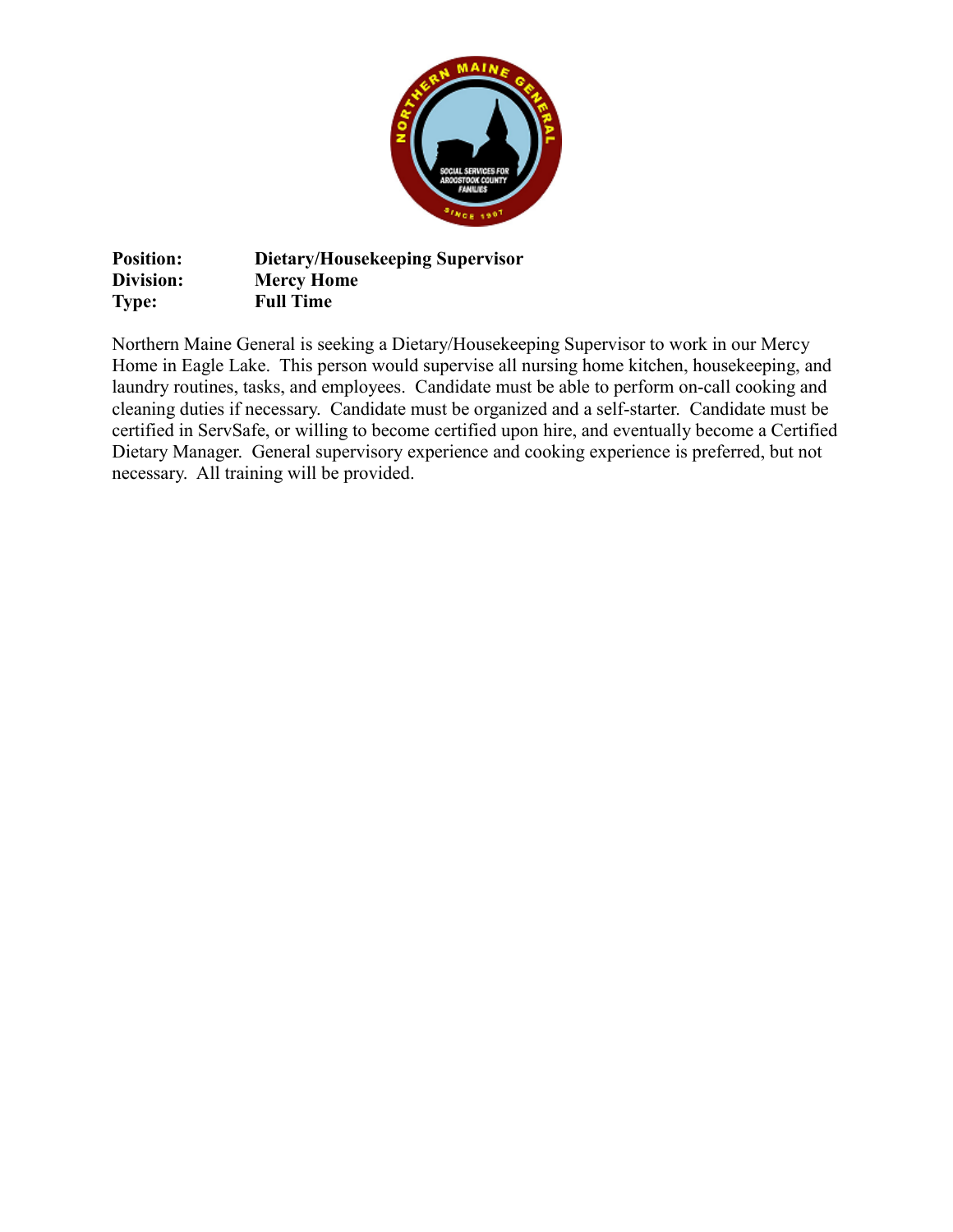

**Position: Maintenance Supervisor Division: Agency-wide Type: Full Time**

NMG is looking for a self-starter, customer service driven candidate with experience in handling the management of maintenance for multiple sites. The Maintenance Supervisor ensures the efficient operations of the corporation's infrastructure, medical and non-medical equipment, maintenance of building and grounds, and assures a safe and comfortable environment for consumers, guests and employees. Candidate hires, trains, assigns duties, and directly supervises the maintenance employees. The Maintenance Supervisor addresses complaints, resolves problems, and ensures compliance with Federal, State, and local regulatory agencies. The position is a "working supervisor" position; therefore, the Maintenance Supervisor can expect to be involved directly in completing various maintenance or repair responsibilities.

Candidate must have:

- An Associate's degree or equivalent from a two-year college or technical school; or three years related experience and/or training in the trades; or equivalent combination of education and experience
- Ability to be on-call and accessible to address facility related issues
- Ability to travel as needed
- Good verbal and written communication skills
- Good leadership, problem solving and time management skills

It is preferred that candidate has:

- Solid understanding of health care, facilities, and/or construction-related terminology such as building codes, and the life safety codes
- Understanding of HVAC, electrical, plumbing, and mechanical systems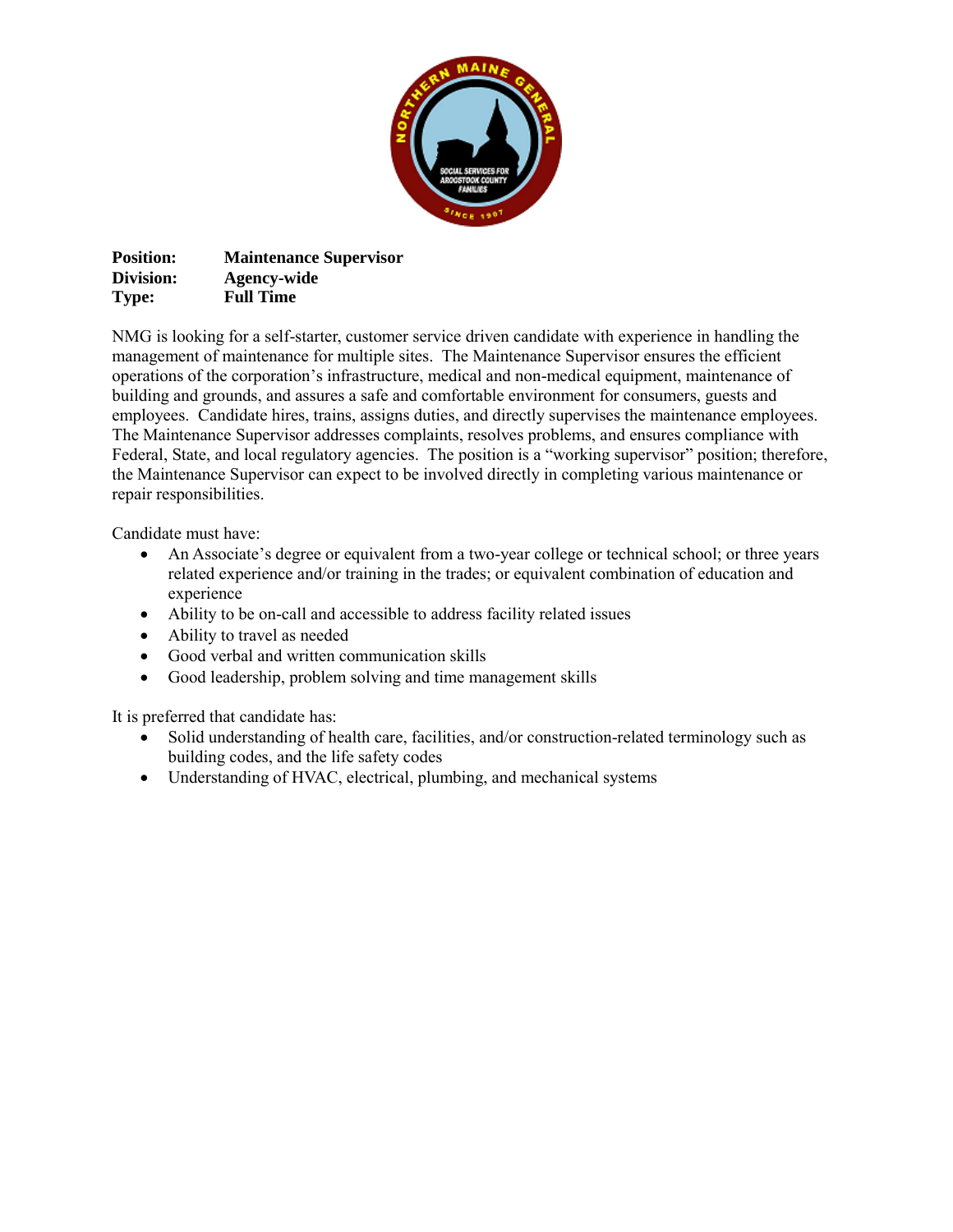

**Position: Direct Support Professional Division: Waiver Home Program, Eagle Lake Type: Full Time** 

## **\$5,000 SIGN ON BONUS \$500 Recruitment Incentive for employee who recruited new hire**

Northern Maine General is seeking a Direct Support Professional to be part of our Waiver Home Program in Eagle Lake. DSPs work under the supervision of the Residential Manager and participate in the treatment, planning, and provision of needed services for adults with intellectual and physical disabilities. DSPs must be motivated, self-starters, have a strong work ethic, enjoy connecting with people, and enjoy assisting people to pursue their interests and develop relationships in their communities. The desired candidate must have a high school diploma or equivalent, a valid driver's license, a good driving record, and the ability to drive per NMG's regulations and agreements. No prior experience is necessary and training will be provided.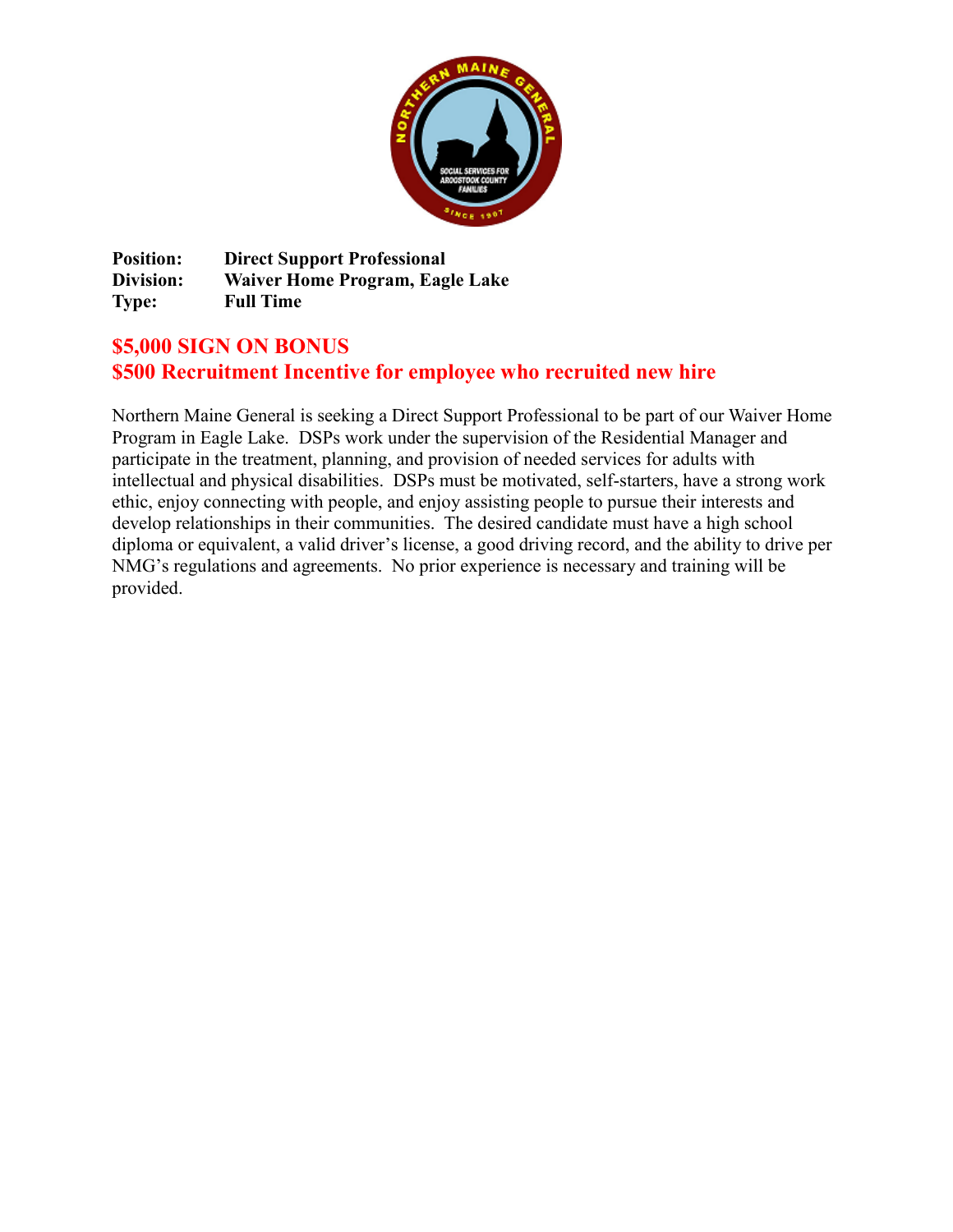

**Position: Registered Nurse (RN) Division: Mercy Home, Eagle Lake Type: DAY SHIFT 7am-7:30pm Full Time** 

# **SIGN ON BONUS: \$5,000 per year with 2-year commitment**

Northern Maine General is seeking a dedicated Registered Nurse (RN) to assist long term care, skilled rehabilitation, and residential care residents at our Mercy Home in Eagle Lake. This position is for the day shift, working 7am-7:30pm. RNs provide direct care and treatments to residents. Maine state license as a RN and a nursing degree from an accredited college or university are required.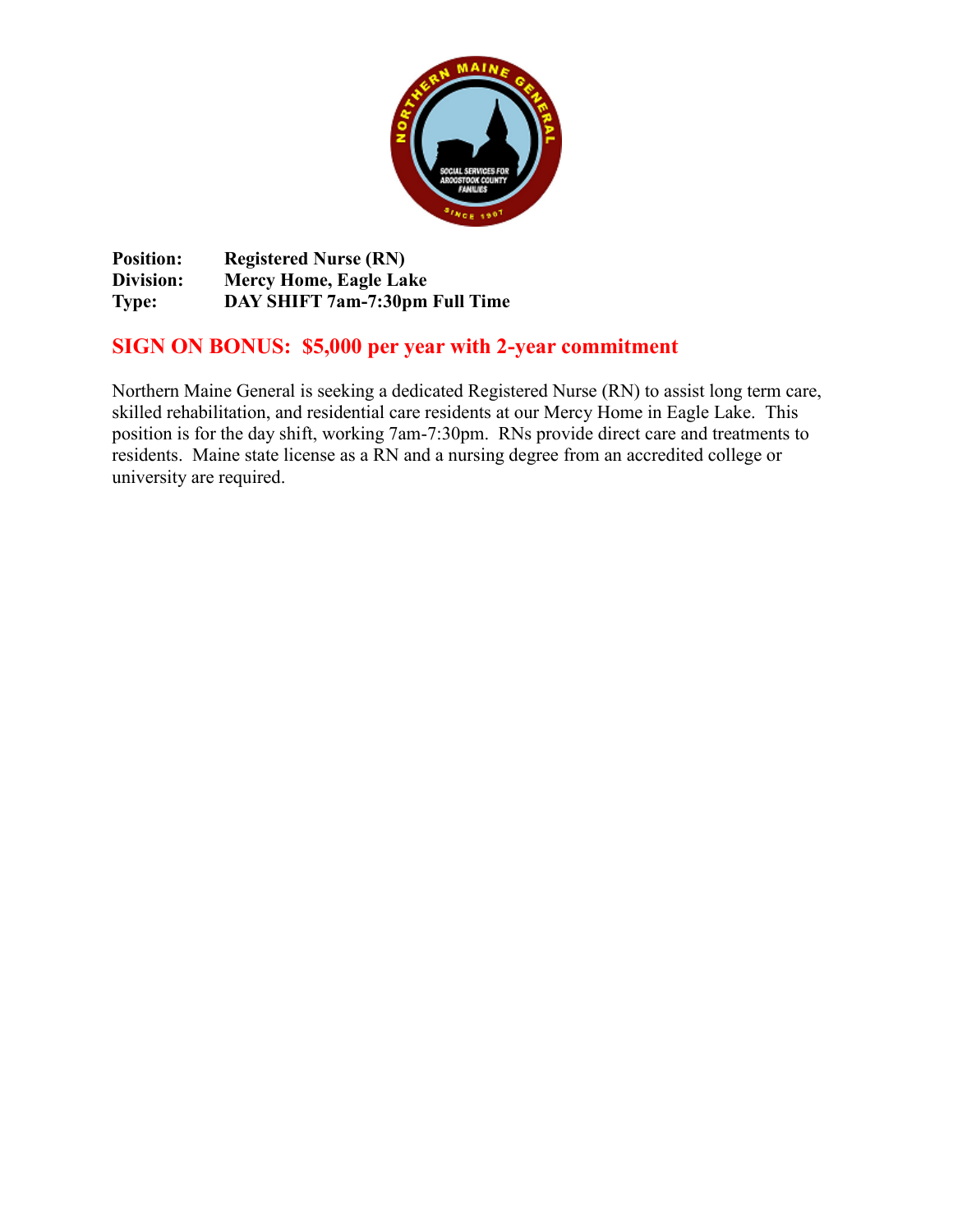

**Position: Registered Nurse (RN) Division: Mercy Home, Eagle Lake Type: NIGHT SHIFT 7pm-7:30am Full Time** 

# **SIGN ON BONUS: \$6,000 per year with 2-year commitment**

Northern Maine General is seeking a dedicated Registered Nurse (RN) to assist long term care, skilled rehabilitation, and residential care residents at our Mercy Home in Eagle Lake. This position is for the night shift, working 7pm-7:30am. RNs provide direct care and treatments to residents. Maine state license as a RN and a nursing degree from an accredited college or university are required.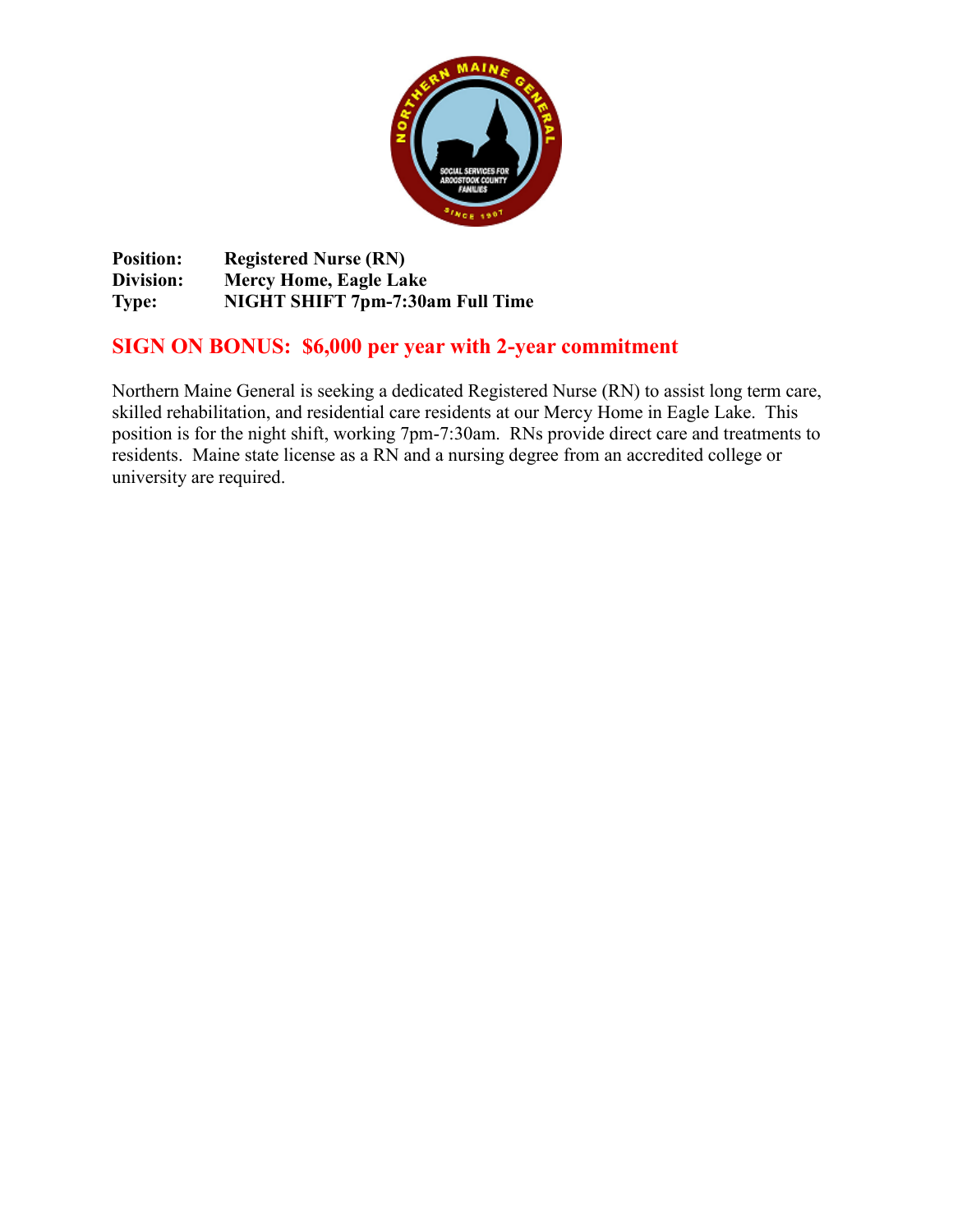

**Position: Certified Nurse's Assistant (CNA) Division: Mercy Home, Eagle Lake Type: Full Time** 

# **\$5,000 SIGN ON BONUS \$500 Recruitment Incentive for employee who recruited new hire**

Northern Maine General is seeking a Certified Nurse Assistant (CNA) to work at our Mercy Home in Eagle Lake. CNAs support and assist nursing staff in providing residents with daily nursing care in accordance with established nursing home policies and procedures and personalized care plans. The desired candidate has CNA certification and is active with the CNA registry. It is preferred, but not necessary, that the candidate have experience working as a CNA in a long term care setting.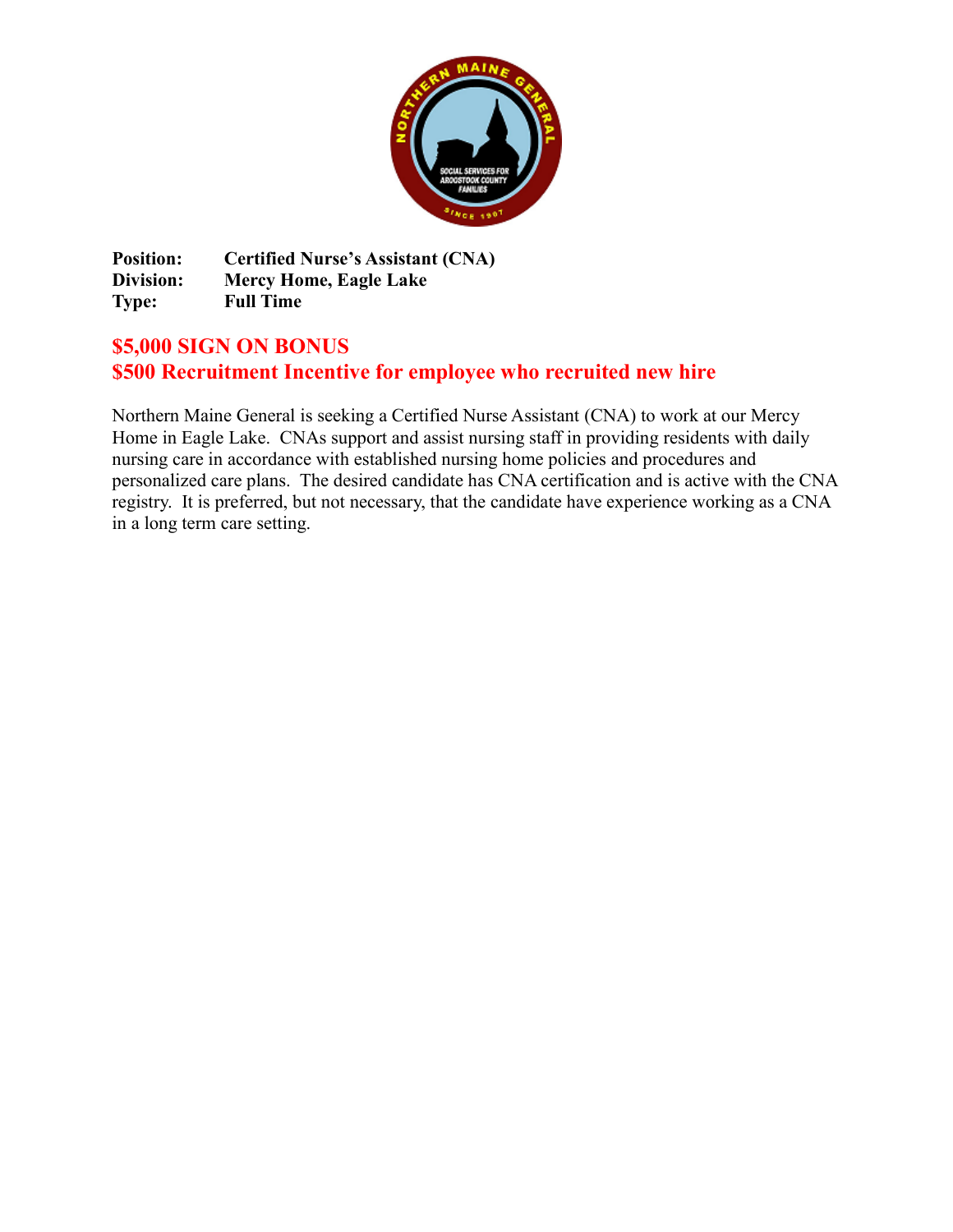

**Position: Certified Nurse's Assistant, Medication Aide (CNA-M) Division: Mercy Home, Eagle Lake Type: Full Time**

# **\$5,000 SIGN ON BONUS Employee Recruitment Incentive applies to this position**

Northern Maine General is seeking a Certified Nurse's Assistant, Medication Aide (CNA-M) to care for residents at our Mercy Home in Eagle Lake. CNA-Ms administer medication using a computerized system, follow medication administration and disposal protocol, and perform other CNA duties if necessary. The desired candidate must have medication certification or be willing to receive training in medication administration. Experience working as a CNA-M in a long term care setting is preferred, but not necessary.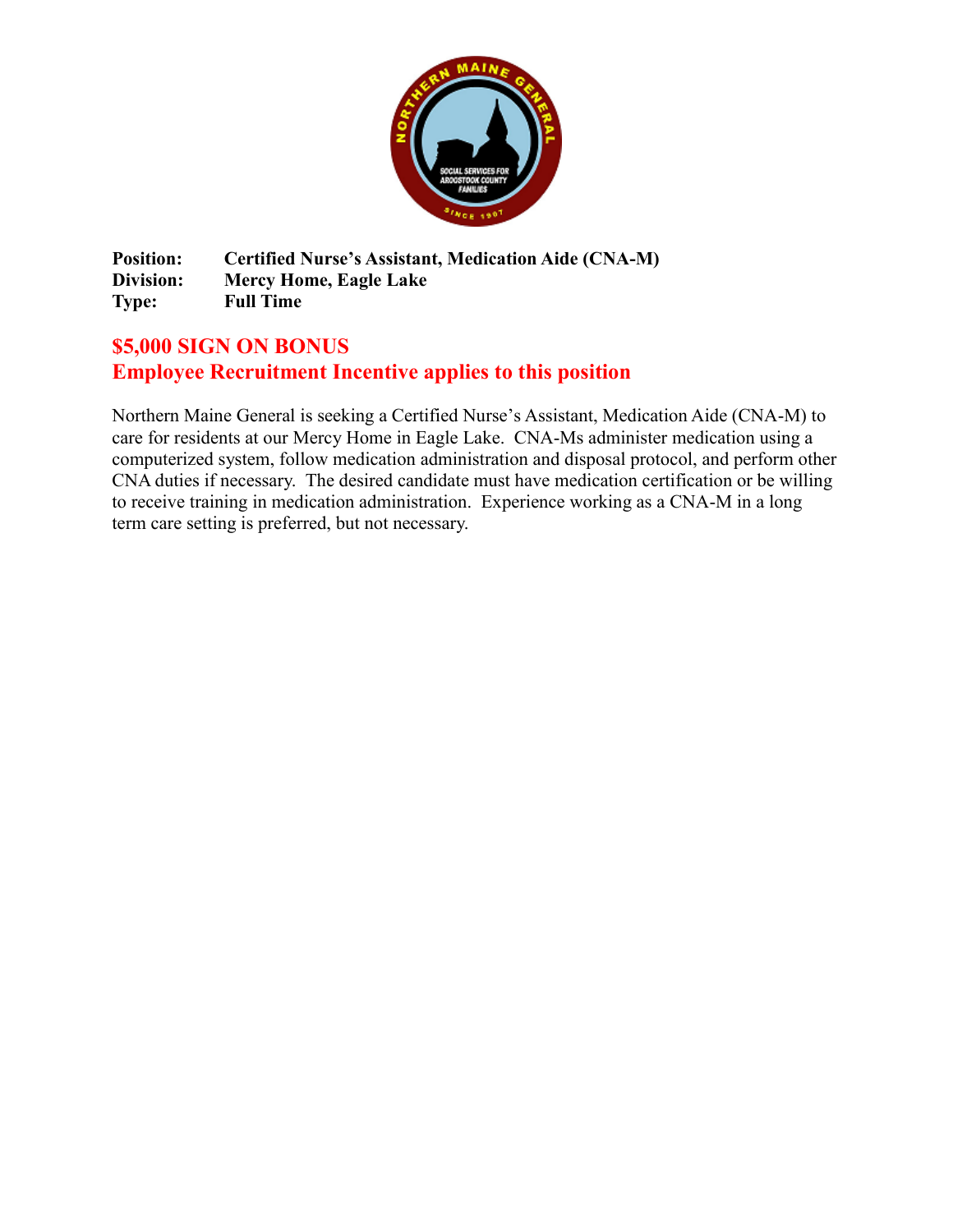

**Position: Activity Assistant Division: Mercy Home Type: Part Time**

Northern Maine General is seeking a caring, friendly individual to serve as Activity Assistant at our Mercy Home in Eagle Lake. The Activity Assistant works with the Activities Coordinator to plan, develop, organize and implement daily activities for residents and promote and encourage resident involvement. Though it is preferred that the candidate have Certified Nurse's Assistant (CNA) certification and Feeding Assistance training, it is not required for this position. No prior experience is necessary and training will be provided.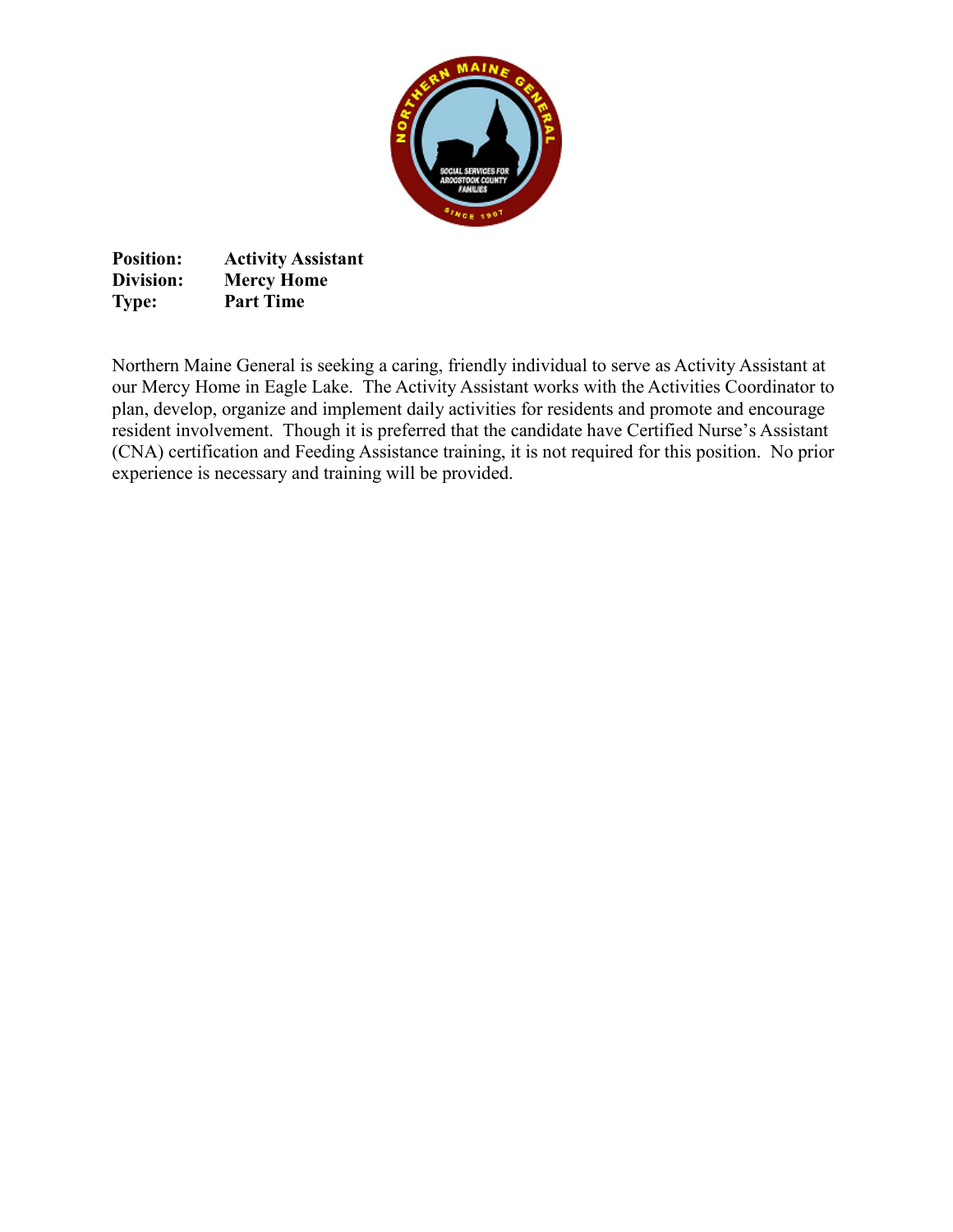

**Position:** Unit Care Taker<br>Division: Mercy Home, Ea **Division: Mercy Home, Eagle Lake Type: Full Time**

Northern Maine General is seeking a compassionate, motivated individual to serve as a Unit Care Taker for our Mercy Home in Eagle Lake. Unit Care Takers work with other healthcare professionals to provide care to residents in a long term and residential care environment. No prior experience is necessary and training will be provided.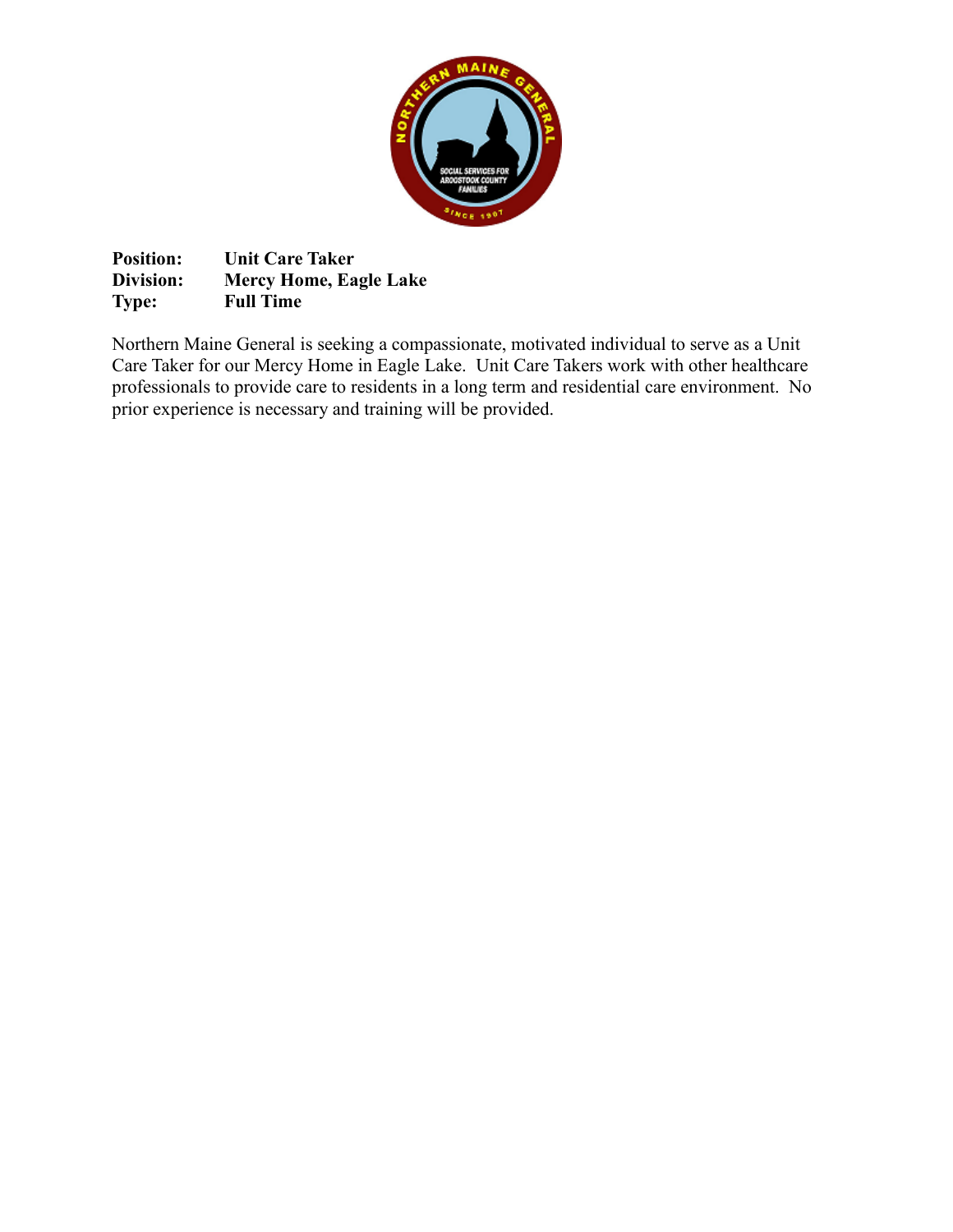

**Position: Transportation Aide Division: Mercy Home, Eagle Lake Type: Part Time** 

# **Employee Recruitment Incentive applies for this position.**

Northern Maine General is seeking a professional, organized, self-starter to serve as the person who manages a transportation schedule and provides transportation, using agency vehicles, to the residents of its nursing home and residential facilities. Candidate must be professional, a good problem solver, and have strong communication skills. Individual transports residents to appointments and is the resident's voice and advocate as prompted by the supervisory staff. Candidate is responsible for conveying appointment-related information to supervisory staff. This position averages 11 hours per week. Candidate must be at least age 18, have a high school diploma or equivalent, and have a valid driver's license.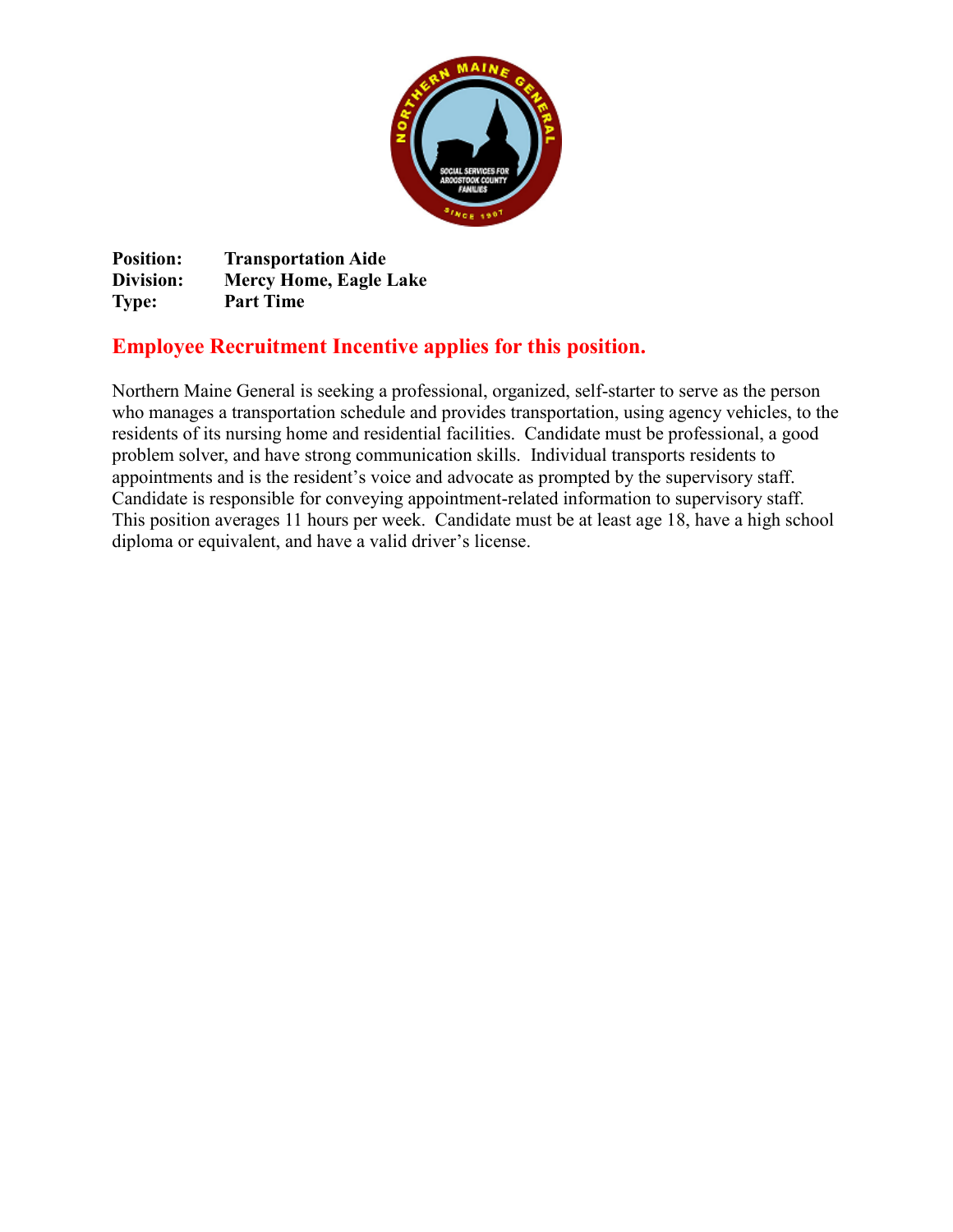

**Position: Resident Care Specialist Division: Residential Care Unit, Mercy Home, Eagle Lake Type: Part Time** 

Northern Maine General is seeking a Resident Care Specialist to serve in the Residential Care Unit of our Mercy Home in Eagle Lake. Resident Care Specialists support residents by following established personal care plans and assisting with the completion of daily living activities. The desired candidate must be at least 18 years of age and have a high school diploma or equivalent. No prior experience is necessary and training will be provided.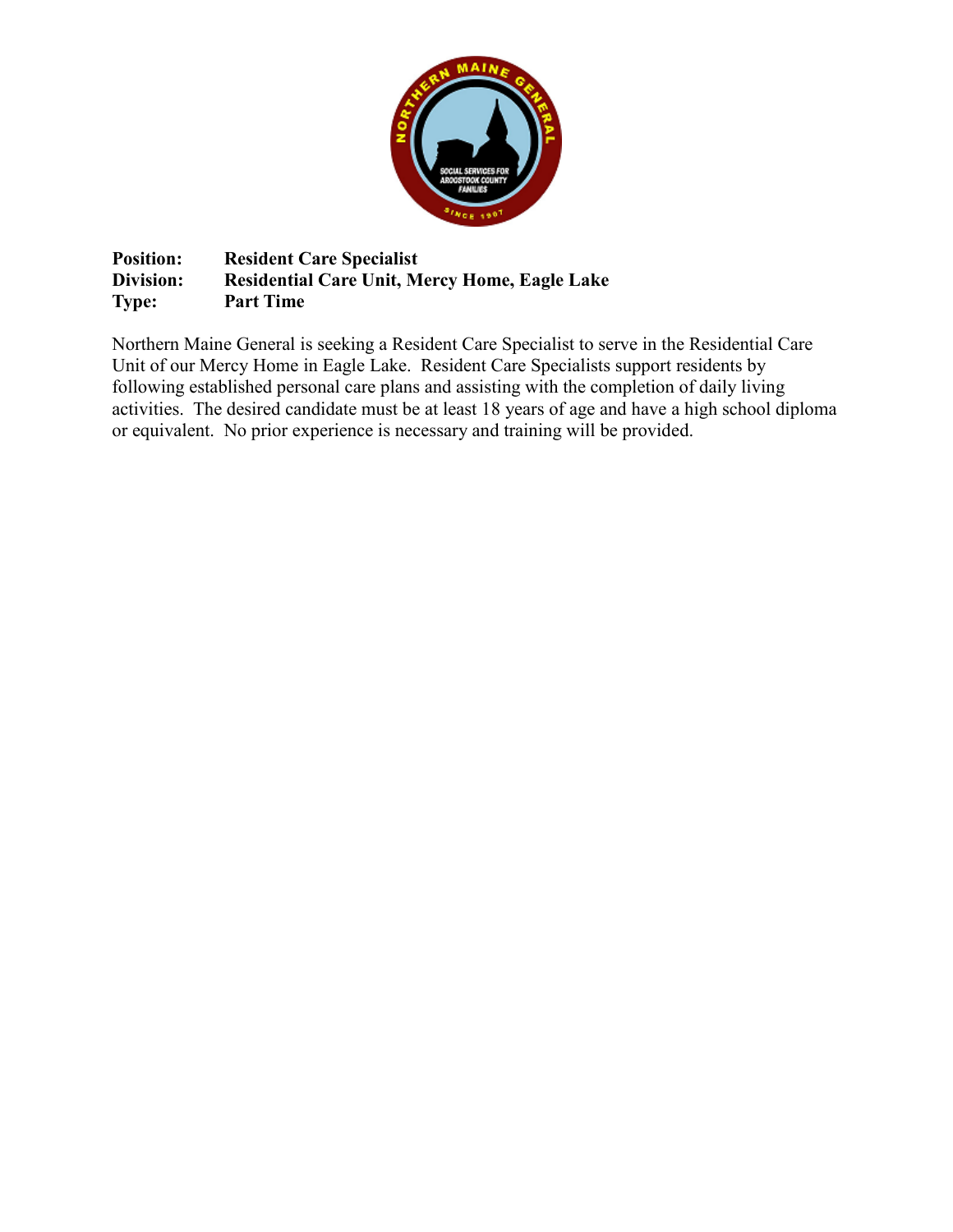

| <b>Position:</b> | <b>Meal Assistant</b> |
|------------------|-----------------------|
| Division:        | <b>Mercy Home</b>     |
| <b>Type:</b>     | <b>Part Time</b>      |

Northern Maine General is seeking a caring, friendly individual to serve as a part time Meal Assistant at our nursing home, Mercy Home, in Eagle Lake. Examples of meal-time contributions include social interaction and companionship, assistance with tray set-up, assisting with feeding residents, meal intake monitoring, and prompting to eat, if needed. No prior experience is necessary. Feeding Assistance Training will be provided.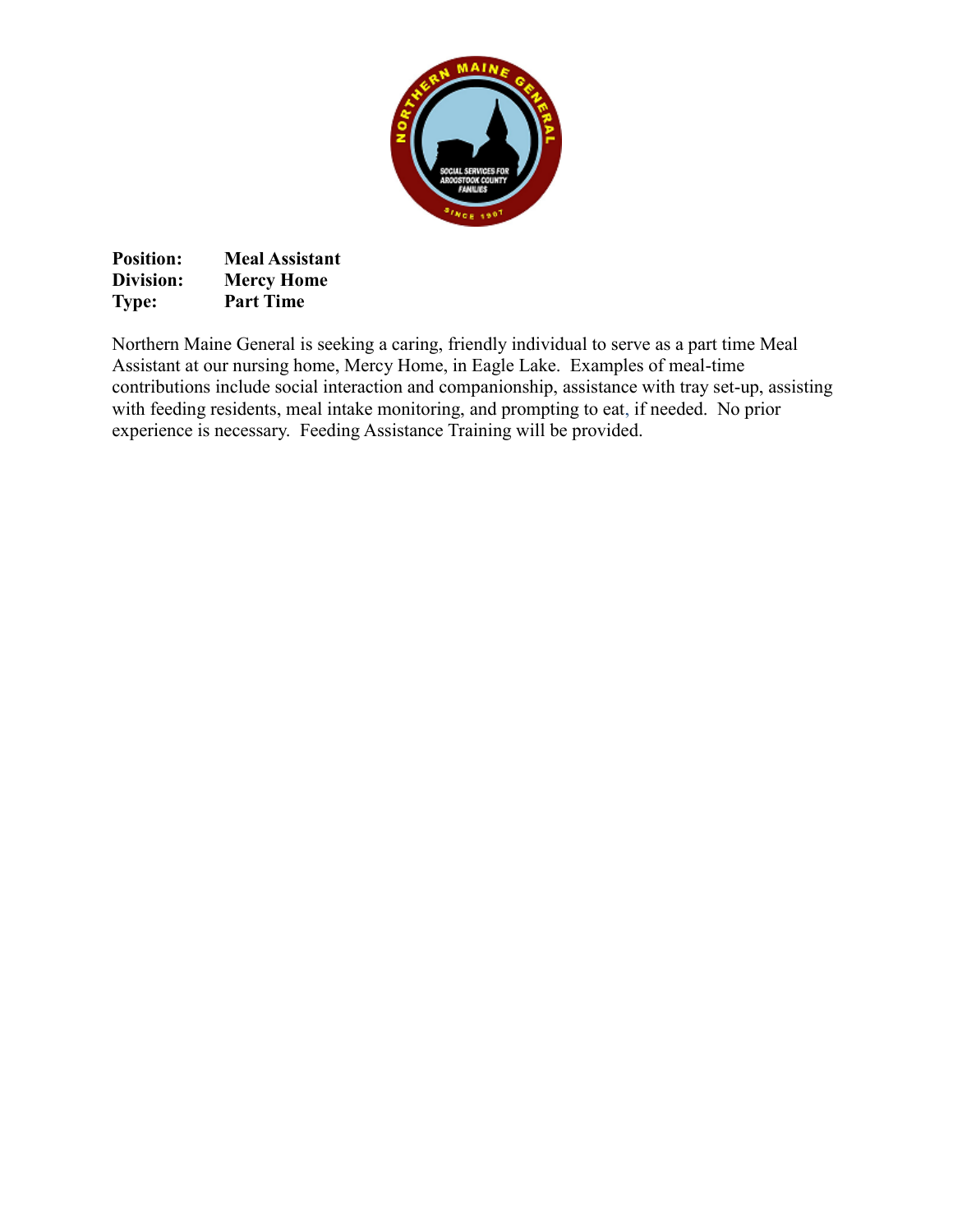

**Position: Whirlpool Aide Division: Mercy Home, Eagle Lake Type: Full Time or Part Time**

Northern Maine General is looking for a Whirlpool Aide to work in our Mercy Home in Eagle Lake. The desired candidate would assist in bathing residents according to residents' care plans and in compliance with federal, state, and licensing guidelines. Candidate must be a Nurse's Assistant, or preferably, a CNA, and must have a high school diploma or equivalent.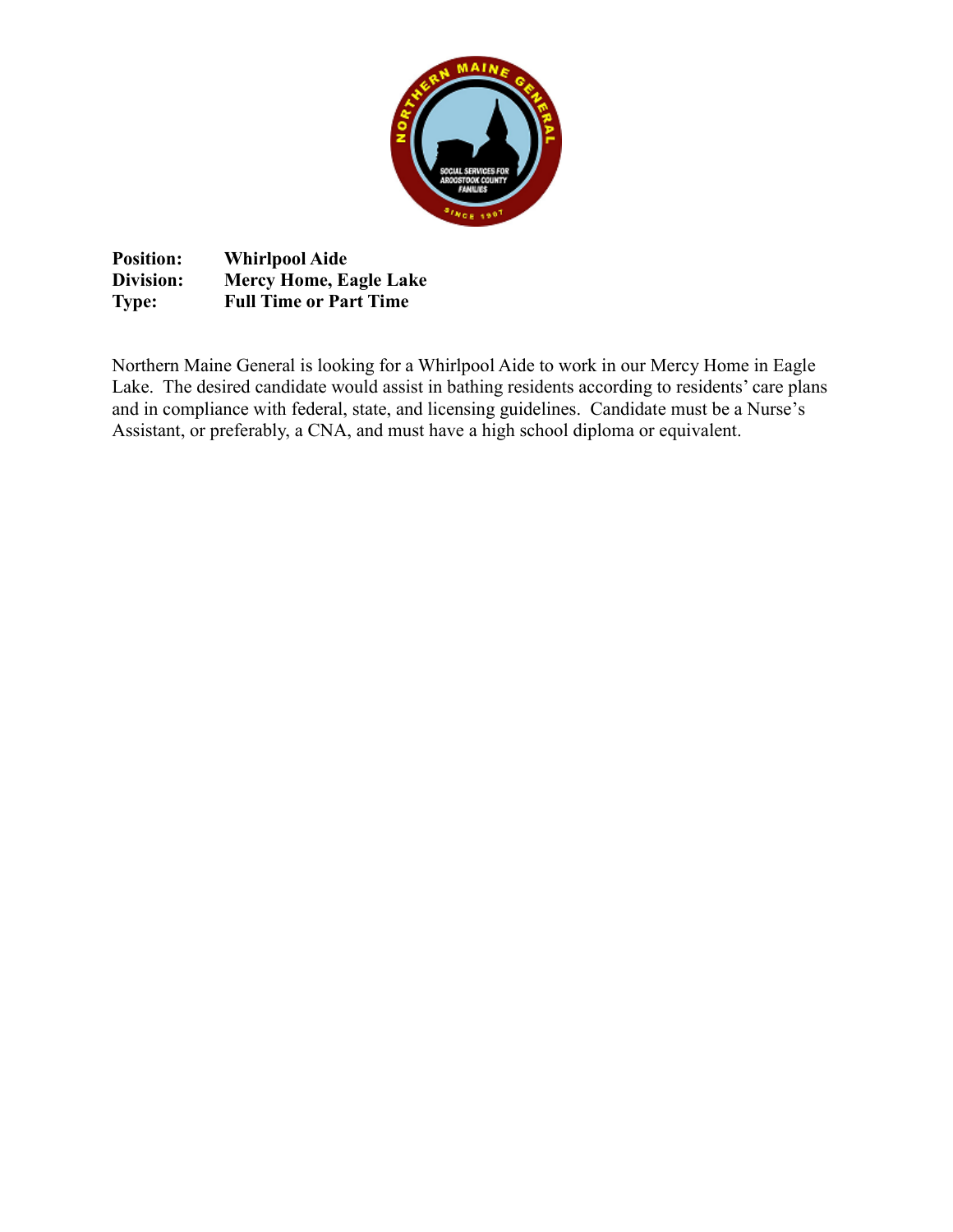

**Position: Restorative Aide**<br>**Division: Mercy Home, Eag Division: Mercy Home, Eagle Lake Type: Full Time**

Northern Maine General is looking for a motivated Restorative Aide to work at our Mercy Home in Eagle Lake. Restorative Aides assist nursing home residents with their range of motion in accordance with their care plans and in compliance with federal, state, and licensing guidelines. The desired candidate must possess, at minimum, a CNA certification. No prior experience is necessary and training will be provided.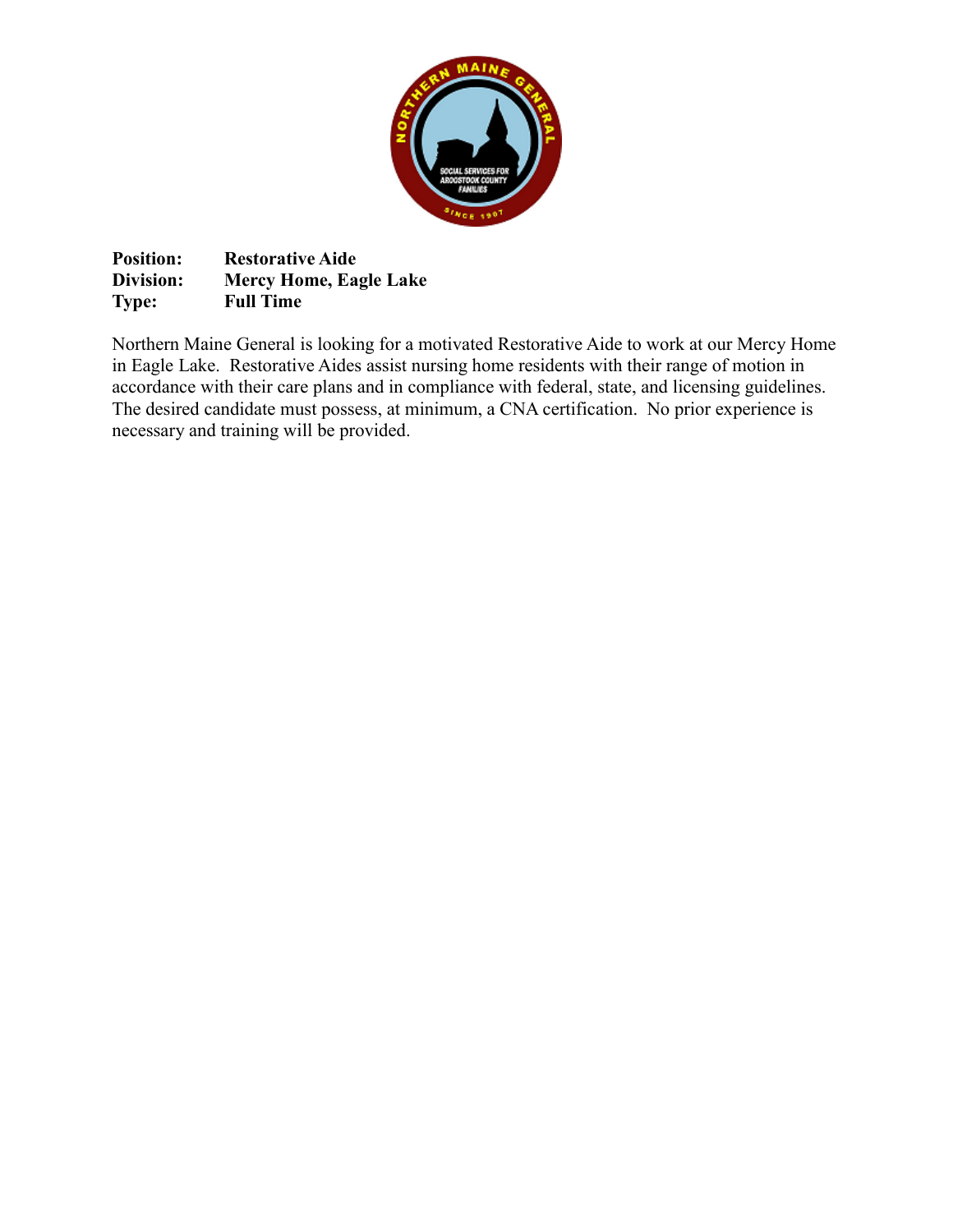

#### **Position: Children's Rehabilitative and Community Support Worker Division: Children's Rehabilitative and Community Support Program, Aroostook County Type: Part Time**

### **\$3,000 Sign On Bonus for Part Time Employee Recruitment Incentive applies for this position.**

Northern Maine General is looking for a dedicated individual to work in our Children's Rehabilitative and Community Support Program. Rehabilitative and Community Support Workers work one-on-one with children who are developmentally disabled to teach self-care and interpersonal skills, environmental and self-awareness and problem-solving skills. The desired candidate would deliver the child's support plan and attend team meetings to discuss the child's progress. Candidate must be at least age 18, have a high school diploma or equivalent, and have a valid driver's license.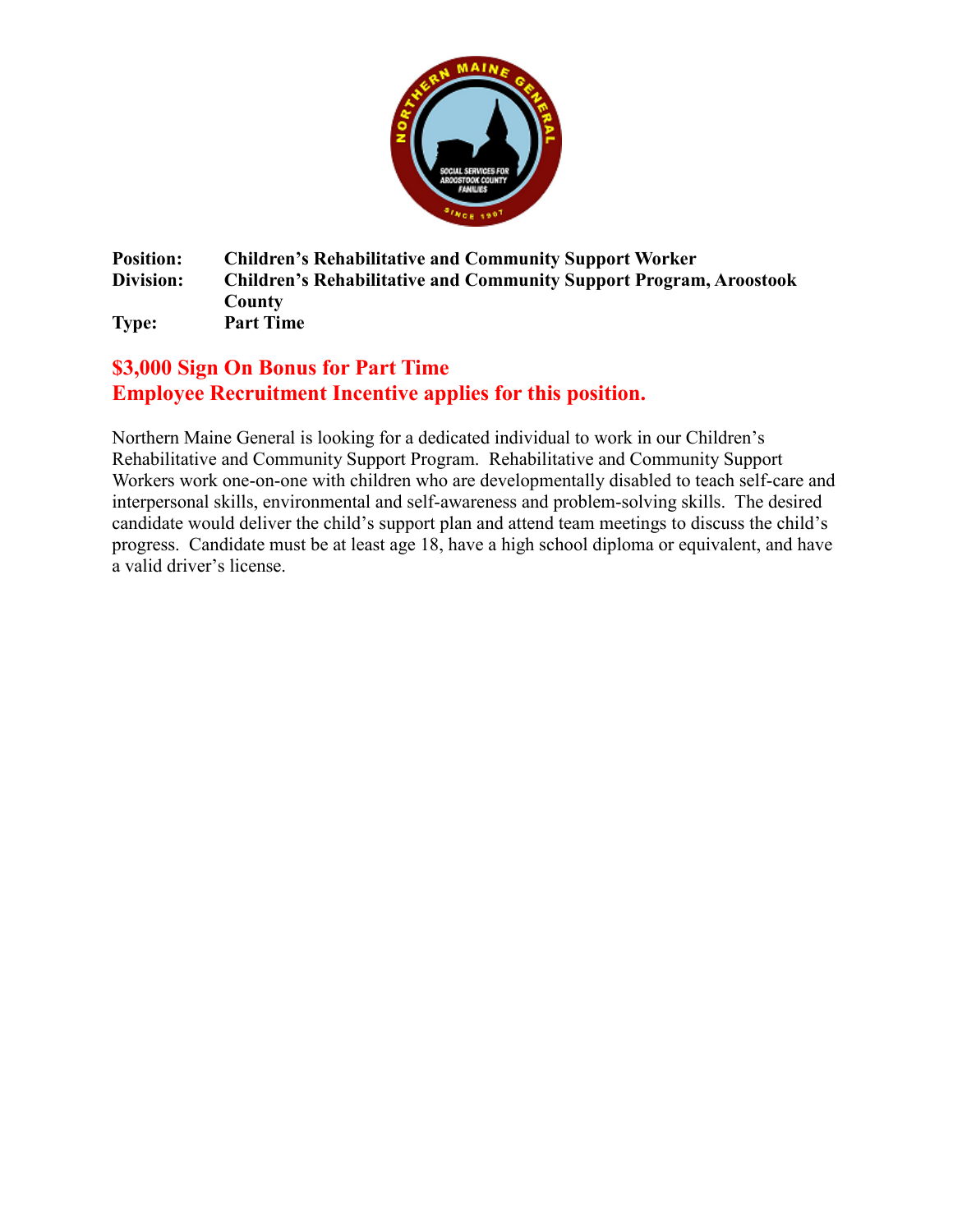

**Position: Outpatient Clinical Social Worker Division: Outpatient Therapy Services, Aroostook County Type: Full Time** 

Northern Maine General is seeking a highly motivated, team-based individual to serve as an Outpatient Clinical Social Worker in Aroostook County. LCSWs provide comprehensive assessments and therapy for children, adults, and families. The desired candidate must have a Maine State Board of Social Work License as a LCSW and be willing to travel on occasion. There is flexibility to work from office, or work remotely with occasional in-person office meetings.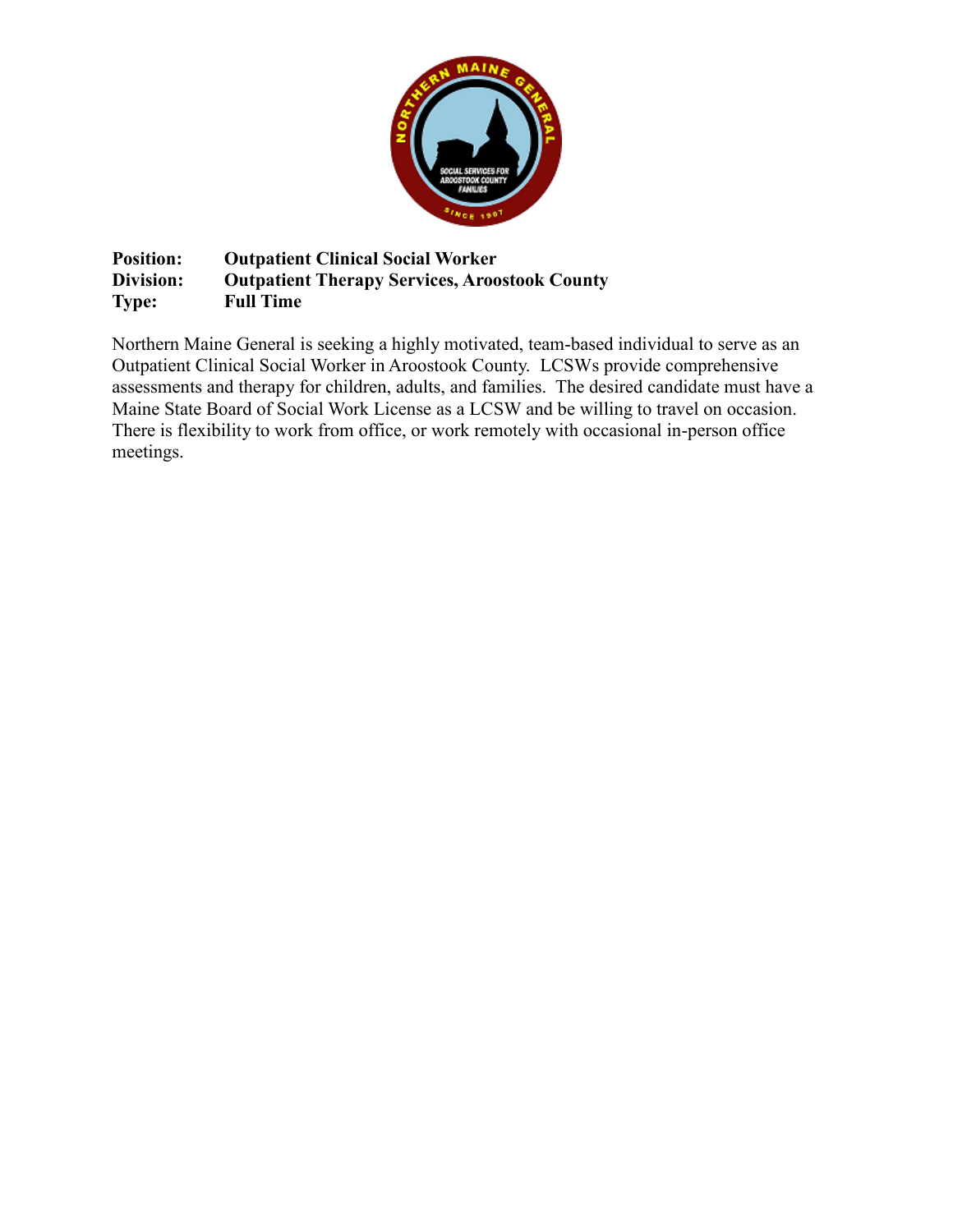

**Position: Case Manager Division: Case Management Program Type: Full Time**

### **\$5,000 SIGN ON BONUS**

Northern Maine General has an opening for a Case Manager to work with clients in northern Aroostook County. Case Managers work with adults with intellectual disabilities, autism, or adults with mental health diagnoses. Case Managers collaborate with community support workers and other health professionals. The desired candidate would provide direct treatment services on an as needed basis and help clients succeed through a person-centered plan. A Case Manager must have a minimum of a bachelor's degree from an accredited four (4) year institution of higher learning with a specialization in psychology, behavioral health, social work, special education, counseling, rehabilitation, nursing, or a closely related field and one (1) year experience in one of the areas listed above. Candidate must also have a MHRT-C. Candidate must have a valid driver's license and be able to travel throughout Aroostook County if necessary.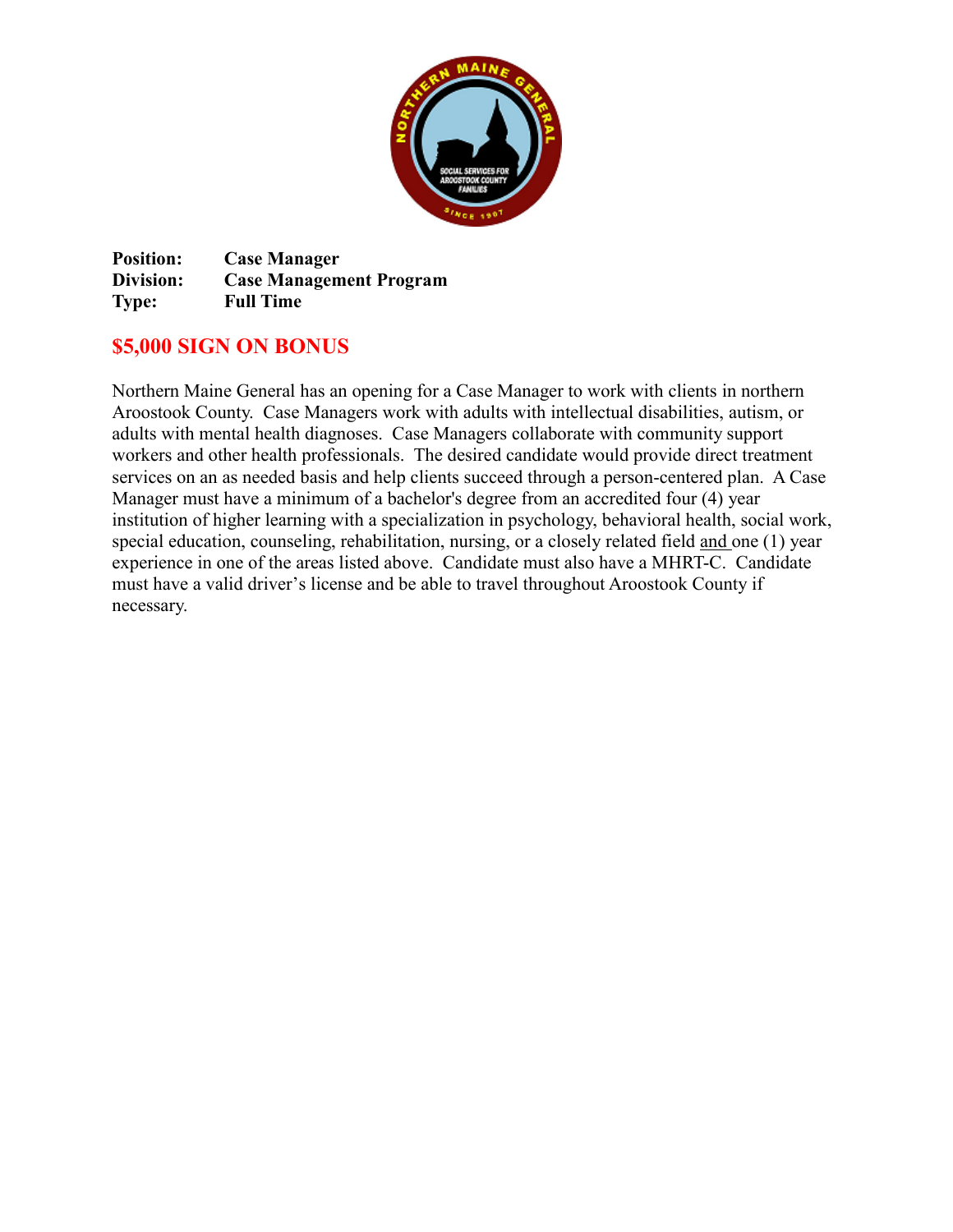

**Position: Adult Case Manager Division: Case Management Program Type: Full Time**

### **\$5,000 SIGN ON BONUS**

Northern Maine General has an opening for a Case Manager to work with clients in the Caribou and Presque Isle, Maine area. Case Managers work with adults with intellectual disabilities or autism. Case Managers collaborate with community support workers and other health professionals. The desired candidate would provide direct treatment services on an as needed basis and help clients succeed through a person-centered plan. A Case Manager must have a minimum of a bachelor's degree from an accredited four (4) year institution of higher learning with a specialization in psychology, behavioral health, social work, special education, counseling, rehabilitation, nursing, or a closely related field and one (1) year experience if the degree is in a closely related field. Candidate must have a valid driver's license and be able to travel throughout Aroostook County if necessary.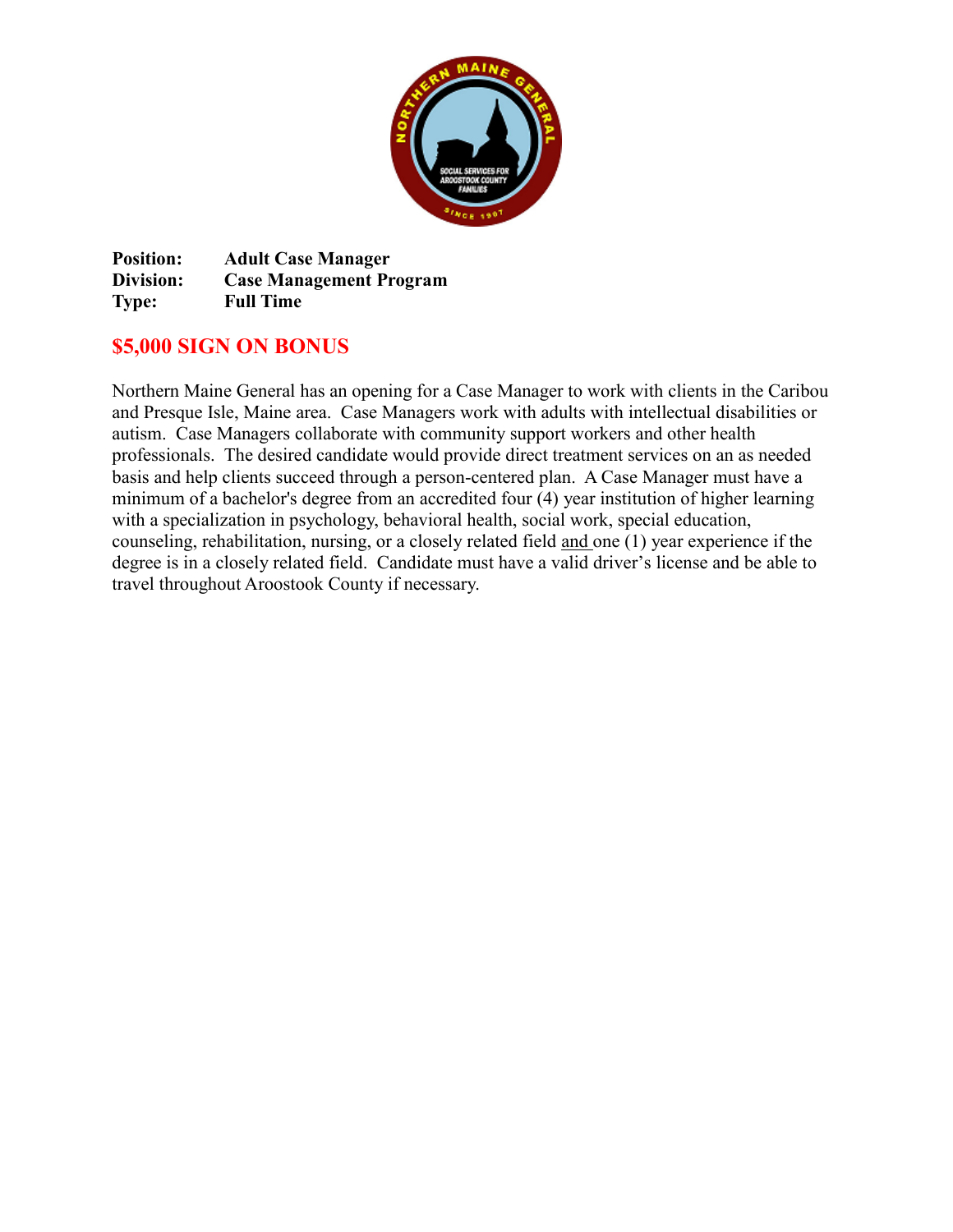

**Position: Community Direct Support Professional Division: Adult Community Support Program, St. John Valley Area Type: Part Time**

### **Employee Recruitment Incentive applies for this position.**

Northern Maine General is looking for dedicated individuals to work in our Community Support Program, specifically in Fort Kent, Frenchville, and St. John area. Direct Support Professionals (DSP) in our Community Support Program work one-on-one with adults who are developmentally disabled. DSPs integrate the adults from their personal homes into the community, encouraging outside-of-the-home activities and community involvement. DSPs must be motivated, self-starters, have a strong work ethic, enjoy connecting with people, and enjoy assisting people to pursue their interests and develop relationships outside of their homes. The desired candidate must have a high school diploma or equivalent, a valid driver's license, a good driving record, and the ability to drive per NMG's regulations and agreements. Mileage will be reimbursed. No prior experience is necessary and training will be provided.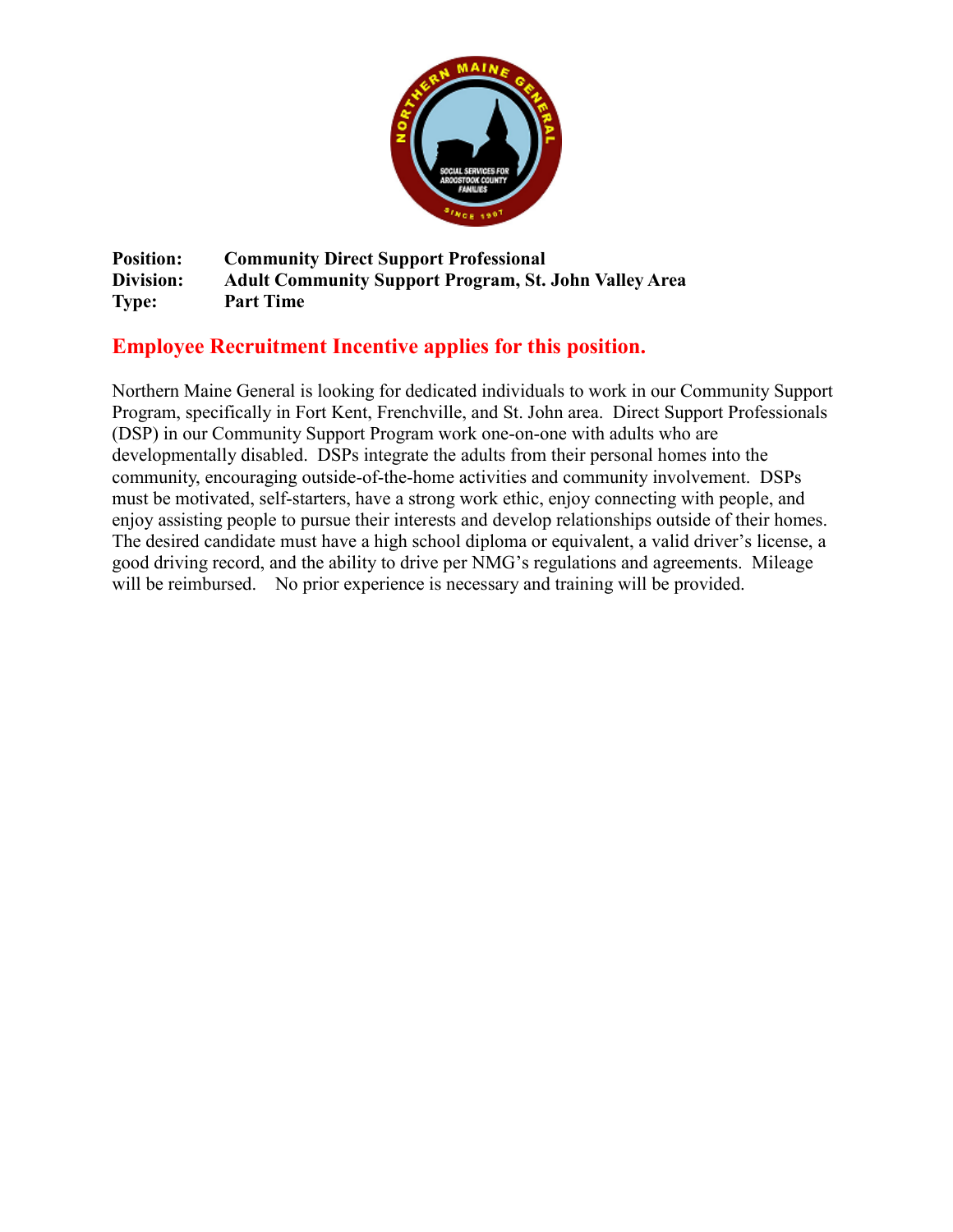

| <b>Position:</b> | <b>Kitchen Custodian</b> |
|------------------|--------------------------|
| Division:        | <b>Mercy Home</b>        |
| <b>Type:</b>     | <b>Part Time</b>         |

Northern Maine General is seeking a Kitchen Custodian to work in our Mercy Home division in Eagle Lake. This position is a variety of 4-hour evening shifts to accumulate to 16 hours per week total. The desired candidate would be responsible for cleaning and disinfecting all floors and walls and equipment in the kitchen area and perform emergency housekeeping if necessary. They also would inspect surfaces and equipment for defects and report areas of concern to their supervisor. No prior experience is necessary and training will be provided. A high school education is required, and candidate must be able to work independently.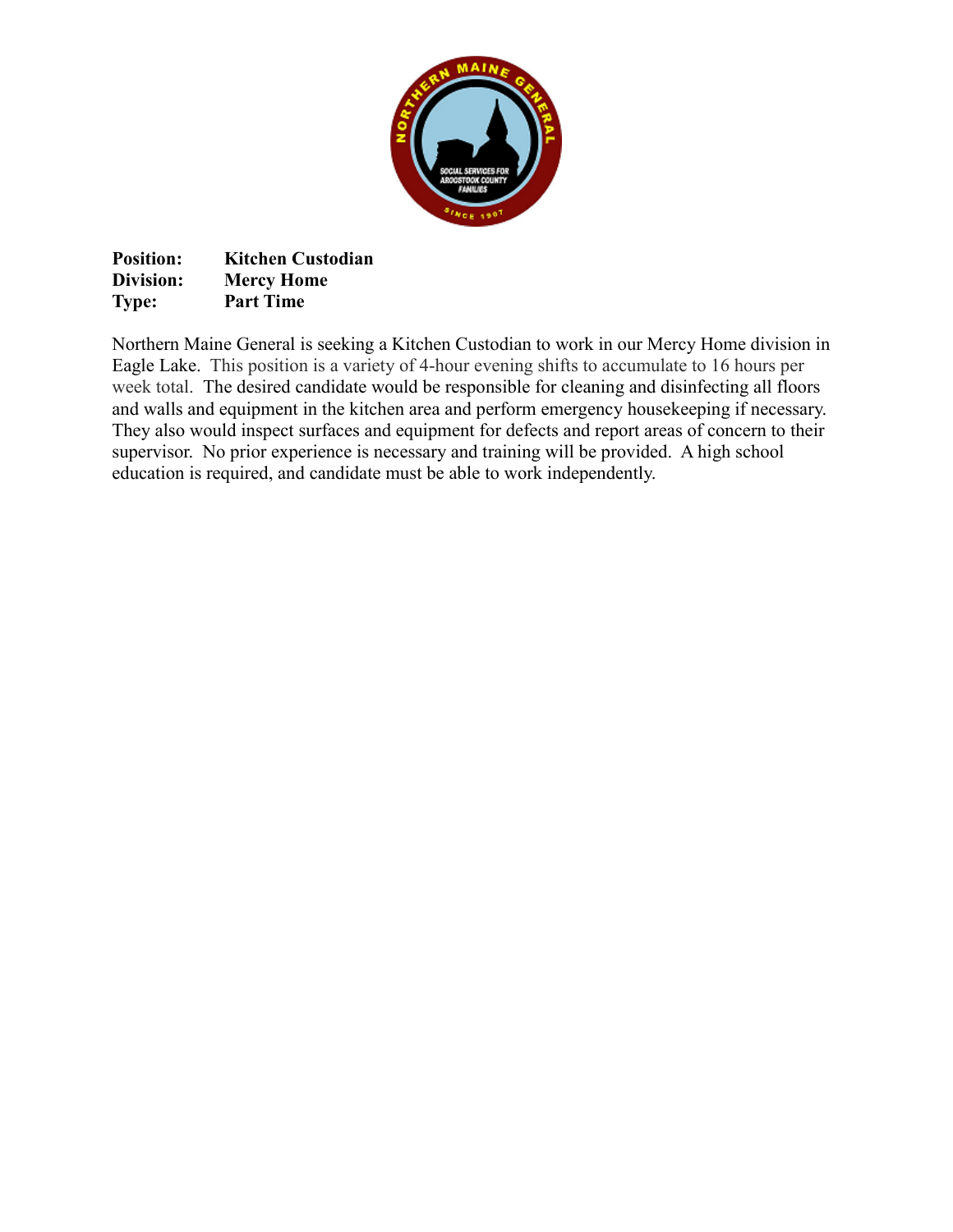

**Position: Housekeeping and Laundry Aide Division: Mercy Home, Eagle Lake Type: Full Time and Part Time** 

Northern Maine General is seeking a Housekeeping and Laundry Aide to work at our long term care facility, Mercy Home, in Eagle Lake. No prior experience is necessary and training will be provided. The desired candidate will be expected to cover extra duties during vacation times.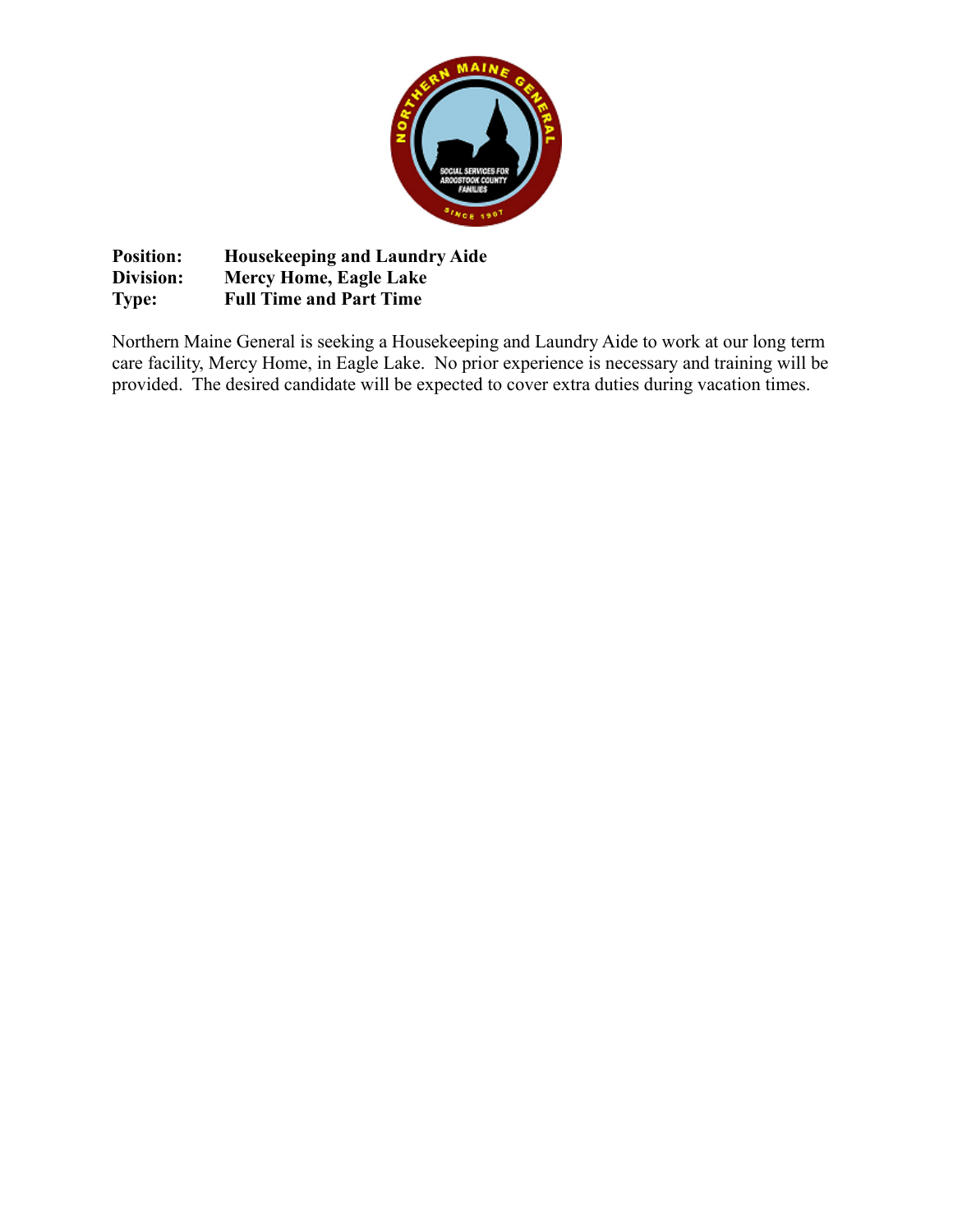

**Position: Cook Division: Mercy Home, Eagle Lake Type: Full Time**

## **\$2,000 SIGN ON BONUS**

Northern Maine General is seeking a Cook to work in our Mercy Home in Eagle Lake. The primary purpose of this position is to prepare, direct, and organize the daily functioning of the kitchen to ensure preparation of resident meals in a sanitary manner and in accordance with dietary orders. The Cook supervises the dietary aides in the kitchen. This position requires a grade school education. No prior experience is necessary. Training will be provided.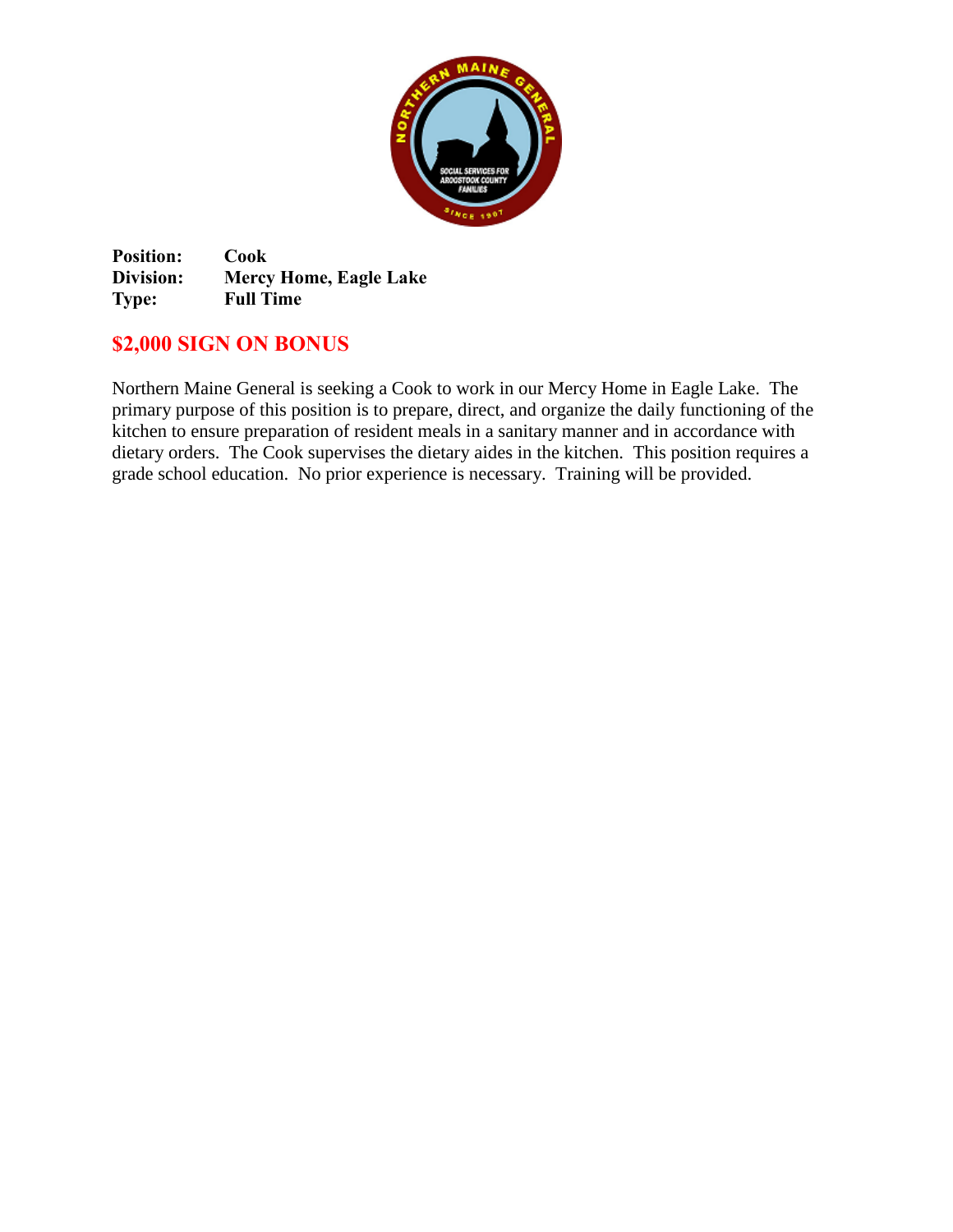

**Position: Swim Instructor Division: Wellness Center, Eagle Lake Type: Temporary Part Time**

Northern Maine General is seeking a motivated individual to work as a Swim Instructor at the NMG Wellness Center in Eagle Lake. The Swim Instructor creates a safe, non-threatening environment while teaching swimming lessons in an indoor pool to small groups and/or one-onone with individuals. This position has flexible hours. Instructor works as needed and when available for private lessons throughout the year. In addition, instructor works a more consistent schedule for two afternoons per week for six weeks during summer months. The desired candidate must be willing to work with children and adults, be a certified lifeguard and/or a certified water safety instructor, and/or have at least one year of experience teaching swimming lessons or lifeguard experience. Instructor must possess or gain certification in CPR, First Aid, and Fire Safety, all of which are provided by the agency. COVID 19 vaccine is mandatory.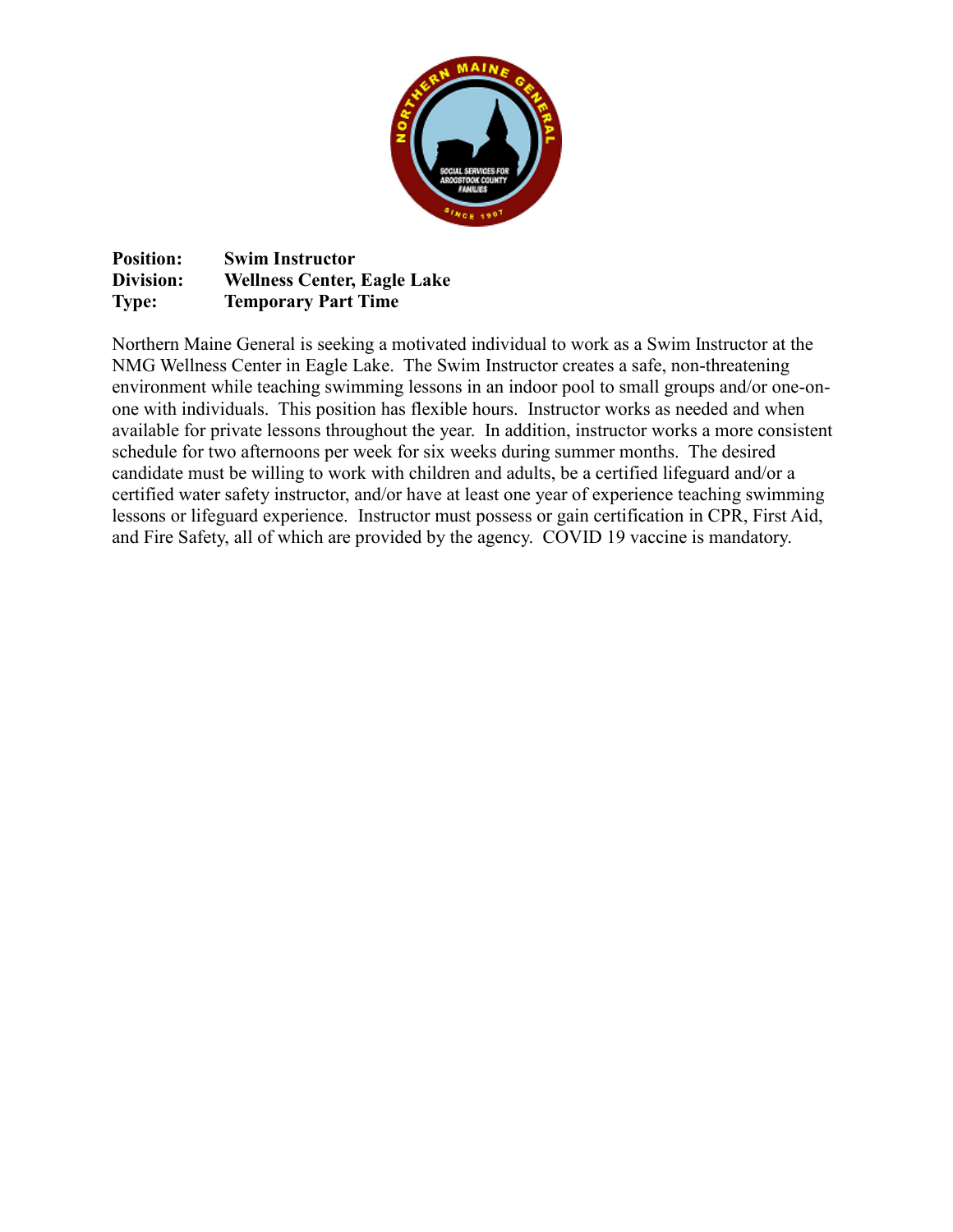

### **Position: Agency Maintenance Personnel Type: Full Time**

Northern Maine General is seeking an individual to serve as a maintenance personnel for the agency as a whole, keeping the facilities and grounds safe by performing routine maintenance work. A variety of manual skills and tasks are required to perform specific duties which may include, but are not limited to: basic carpentry; electrical and plumbing skills not needing license to perform; moving large furniture and equipment; operating large and small grounds equipment; performing all types of snow removal, occasionally in inclement weather; monitoring heating, air conditioning and HVAC systems; performing regular vehicle preventative maintenance; and performing custodial duties if necessary. Training will be provided.

A high school diploma or general education degree (GED); or related experience and/or training; or equivalent combination of education and experience is required. Must have a valid driver's license. Must be willing to use personal vehicle to perform assigned work duties from facility to facility.